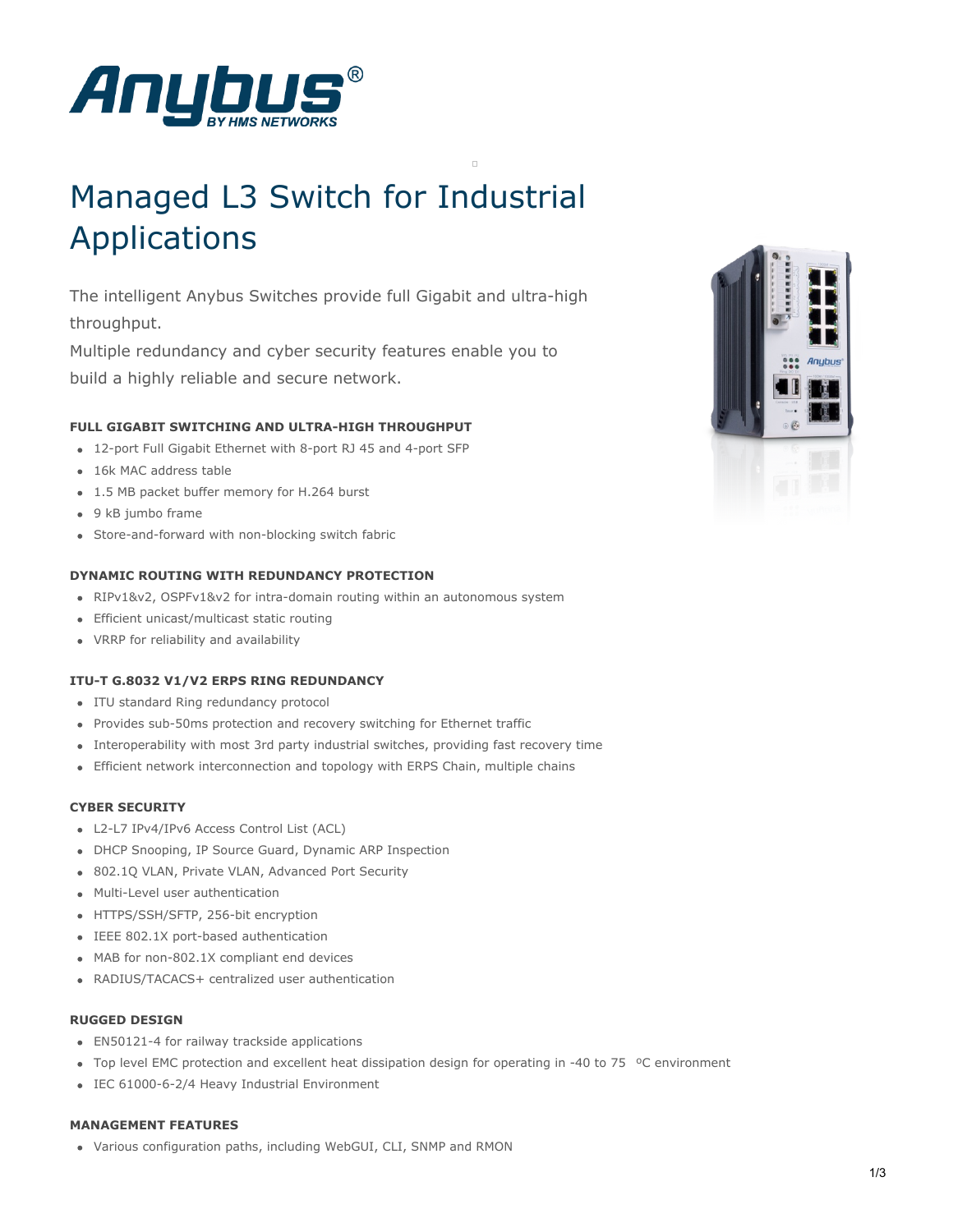- IEEE 1588v1/v2 PTP time management
- LLDP topology control
- USB for backup/restore and firmware update
- Software utility interface for LAN device management
- NMS for individual component monitoring

| <b>Ethernet</b>           | 8 x 10/100/1000Base-T RJ-45<br>4 x 100/1000Base SFP, DDM                                                                                                                                   |
|---------------------------|--------------------------------------------------------------------------------------------------------------------------------------------------------------------------------------------|
| <b>Console</b>            | 1 x RS232 (RJ45) 115200.n.8.1                                                                                                                                                              |
| <b>USB</b>                | 1 x USB type A                                                                                                                                                                             |
| <b>Operating Temp.</b>    | -40°C-75°C, 0%-95% Non- Condensing                                                                                                                                                         |
| Data speeds               | 1000Base-TX/FX<br>100Base-TX/FX<br>10Base-TX/FX                                                                                                                                            |
| <b>Power</b>              | 24 VDC (10-60 VDC)<br>Max. 16.08W<br>Support for dual power supplies                                                                                                                       |
| Weight                    | 1 380 g                                                                                                                                                                                    |
| <b>Housing material</b>   | Steel/aluminium                                                                                                                                                                            |
| IP protection class       | IP31                                                                                                                                                                                       |
| <b>Dimensions</b>         | 150 x 126.5 x 85.5 mm (without DIN rail clip)                                                                                                                                              |
| <b>Mounting</b>           | DIN rail mount (bracket included)                                                                                                                                                          |
| Configuration             | CGI WebGUI, CLI, SNMP                                                                                                                                                                      |
| <b>Security</b>           | IEEE 802.1x/RADIUS, Private VLAN, ACL (MAC/IP filter)                                                                                                                                      |
| Redundancy                | Rapid spanning tree protocol (RSTP)/Multiple spanning tree protocol<br>(MSTP)<br>ITU-T G.8032 v1/v2 Ethernet ring protection switching (ERPS)<br>Virtual router redundancy protocol (VRRP) |
| <b>L3 Routing</b>         | Static/dynamic IP routing, VLAN routing, RIP v1/v2, OSPF v1/v2, IGMP and Multicast routing                                                                                                 |
| <b>Traffic Management</b> | Flow control, Port trunk/802.3ad LACP, VLAN, Private VLAN, GVRP, GMRP, QinQ, QoS, IGMP snooping<br>v1/v2/v3, Rate control, Storm control, Port mirroring                                   |
| <b>Network Management</b> | IPv4/IPv6, SNMP v1/v2c/v3, RMON, LLDP, DHCP server/client/Option 82, SysLog                                                                                                                |

| Europe             | CF         |
|--------------------|------------|
| North America      | <b>FCC</b> |
| Australia*         |            |
| $China*$           |            |
| India $*$          |            |
| Turkey*            |            |
| * Pending approval |            |

# Ordering Information